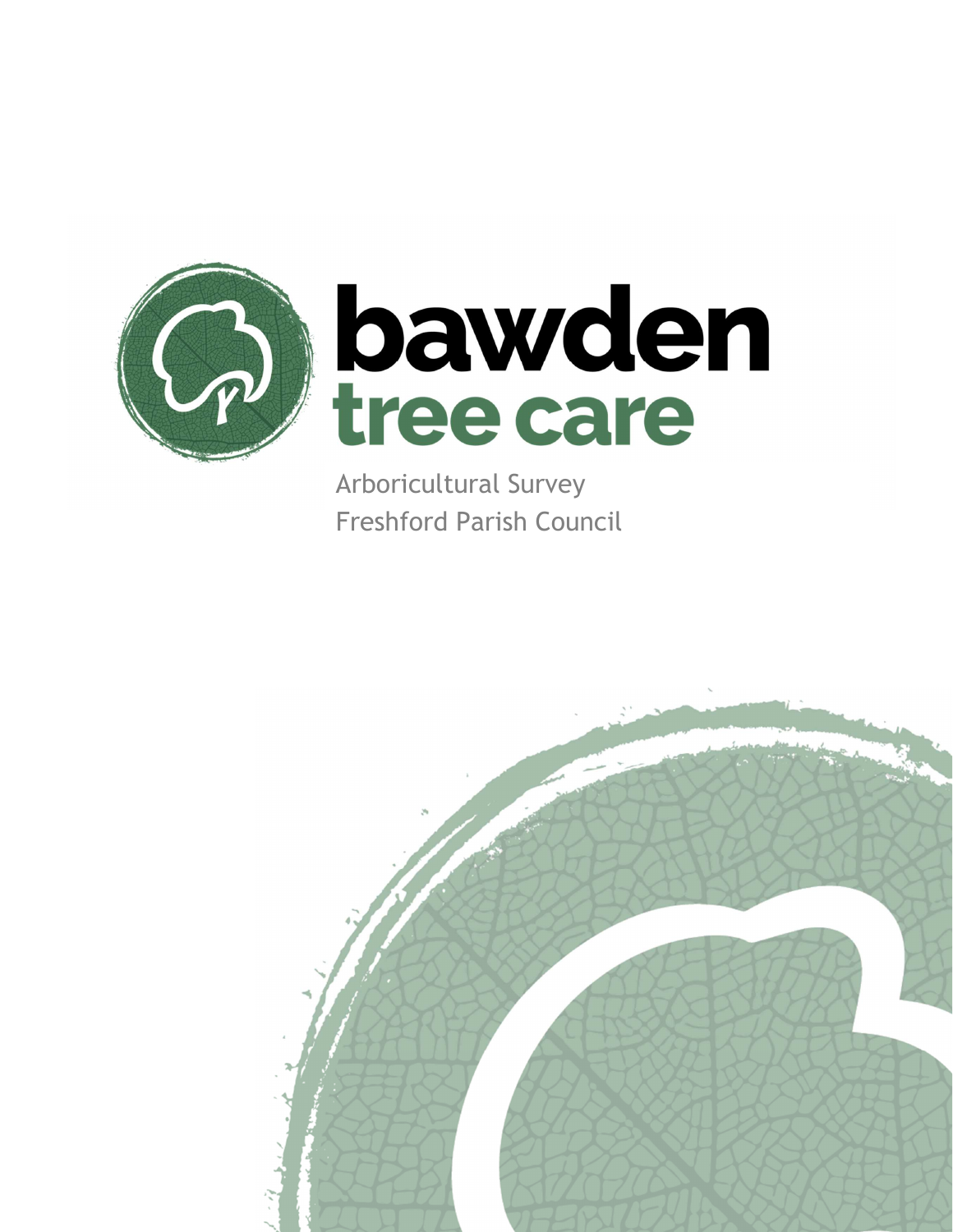

# Arboricultural Survey Report

| <b>Client:</b> | Mr John Adler                                                                       |
|----------------|-------------------------------------------------------------------------------------|
|                | <b>Company Name:</b> Freshford Parish Council                                       |
|                | <b>Survey Address:</b> The Tyning and The Cemetery<br>Freshford<br>Bath<br>Somerset |

**Prepared by:** Michael Clements

**Date:** 31/03/2021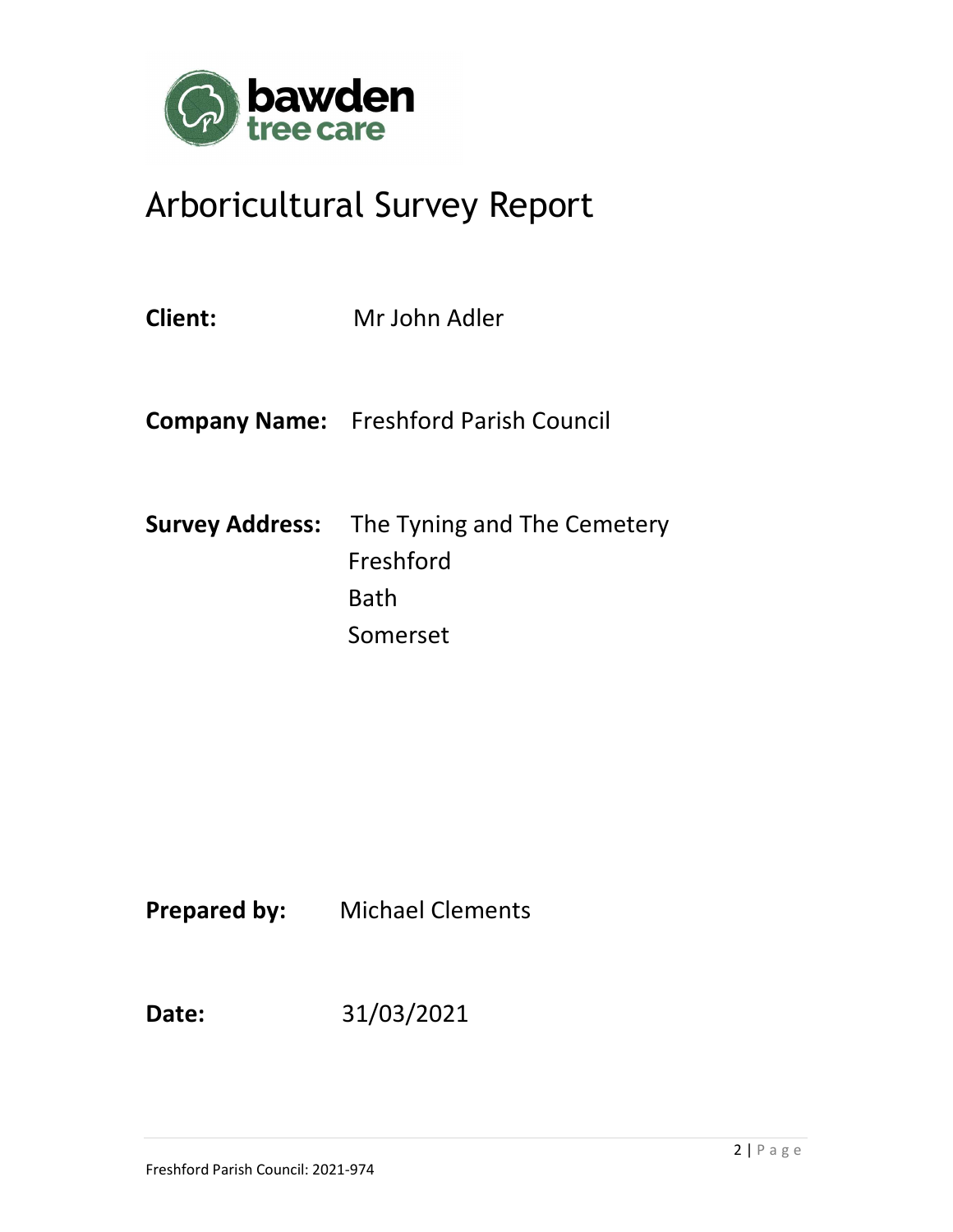

**Reference:** 2021-974

## **APPENDIX A: SURVEY RESULTS**

# **APPENDIX B: SITE MAP WITH TREE LOCATIONS**

**The statements in this report do not take account of the effects of extremes of climate, vandalism or accident, whether physical, chemical or fire. Bawden Contracting Services Ltd cannot therefore accept any liability in connection with these factors, nor where prescribed work is not carried out in a correct and professional manner in accordance with current good practice. The authority of this report ceases at any stated time limit within it or, if none stated, after two years from the date of the survey or when any site conditions change or pruning or other works unspecified in the report are carried out to, or affecting, the subject tree(s), whichever is the sooner.** 

#### **Limitations of Use and Copyright:**

**The content and format of this report are for the exclusive use of the client. It may not be sold, lent, hired out or divulged to any third party not directly involved in the subject matter without the written consent of Bawden Contracting Services Ltd.**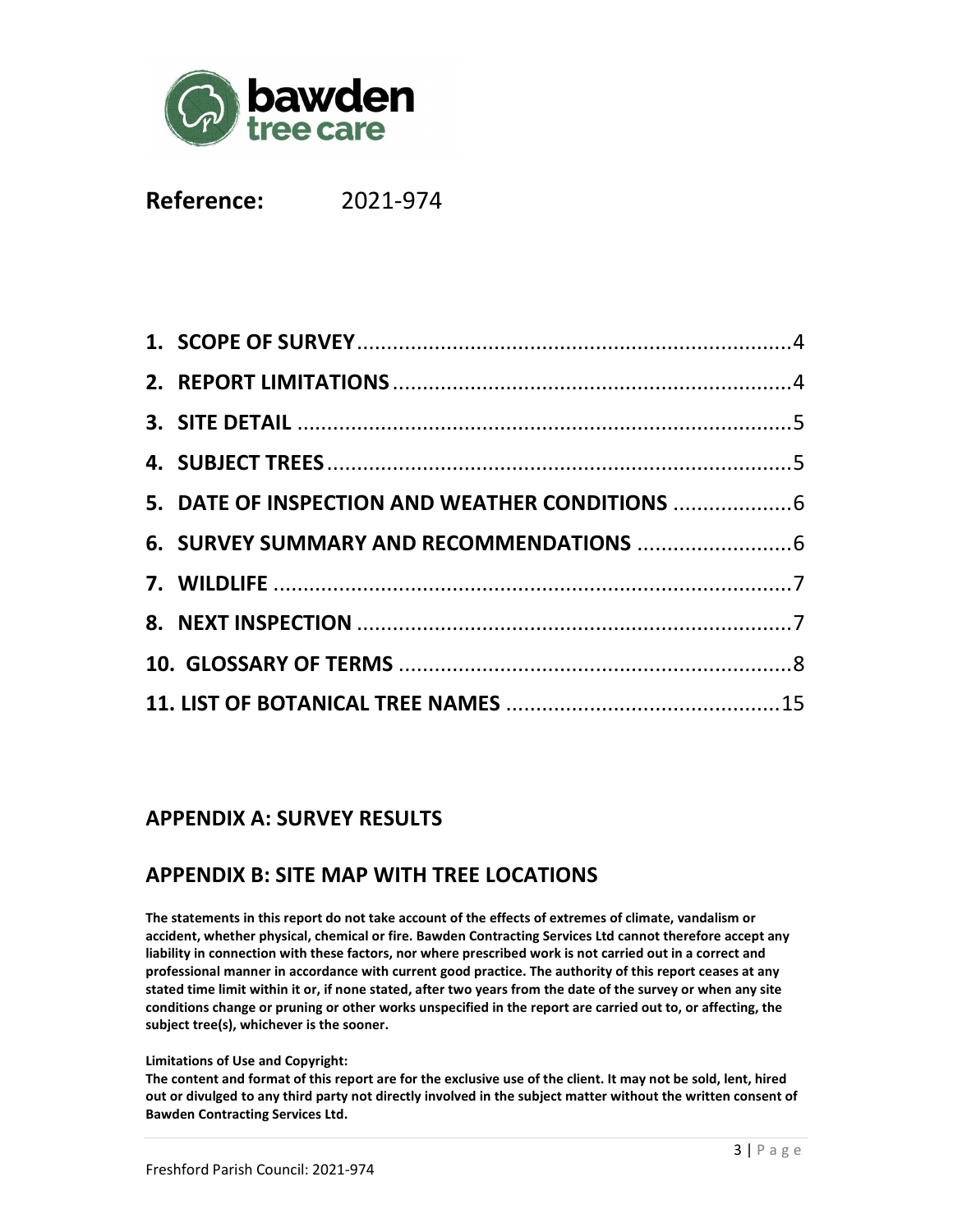

## **1. SCOPE OF SURVEY**

- 1.1. The survey is concerned with the arboricultural aspects of the site only.
- 1.2. No discussions took place between the surveyor and any other party concerning the trees.
- 1.3. The trees were inspected based on the Visual Tree Assessment method expounded by Claus Mattheck in The Body Language of Trees – Encyclopedia of Visual Tree Assessment, 2015.
- 1.4. Any recommended tree works will be required to be carried out in accordance with British Standard 3998:2010 Recommendations for Tree Work [BS3998].
- 1.5. The planning status of the trees on site was not investigated.
- 1.6. Any observations made with regards to the condition of built structures are from the viewpoint of a lay person.

## **2. REPORT LIMITATIONS**

- 2.1 The tree survey was undertaken from ground level observation of the trees using only binoculars, rubber mallet and probing tool to aid tree assessment. No invasive or non-invasive decay detection devices have been used to assess tree health.
- 2.2 The recommendations and conclusions in this report relate only to the conditions found on the site visit and inspection. The recommendations laid out in this report are valid for a period of one year from the date of the report.
- 2.3 Any alterations made to the site that may affect the trees in question, i.e. changes to ground level, tree works, extreme weather, hydrological changes etc., may invalidate the findings of this tree survey and lead to the need for re-inspection of the trees.
- 2.4 This report is carried out for the assessment of risk and the health and condition of the trees only.
- 2.5 Trees are living organisms and their structural condition is subject to rapid change in response to a wide range of biotic and abiotic factors. Trees have the potential to fail structurally without any prior indication from reasonable visual symptoms. It is not possible, therefore, to state that any tree is 'safe'.
- 2.6 It is beyond the scope of this report to comment in relation to indirect or direct structural damage existing or potential that might be linked to vegetation growth causing soil subsidence or heave.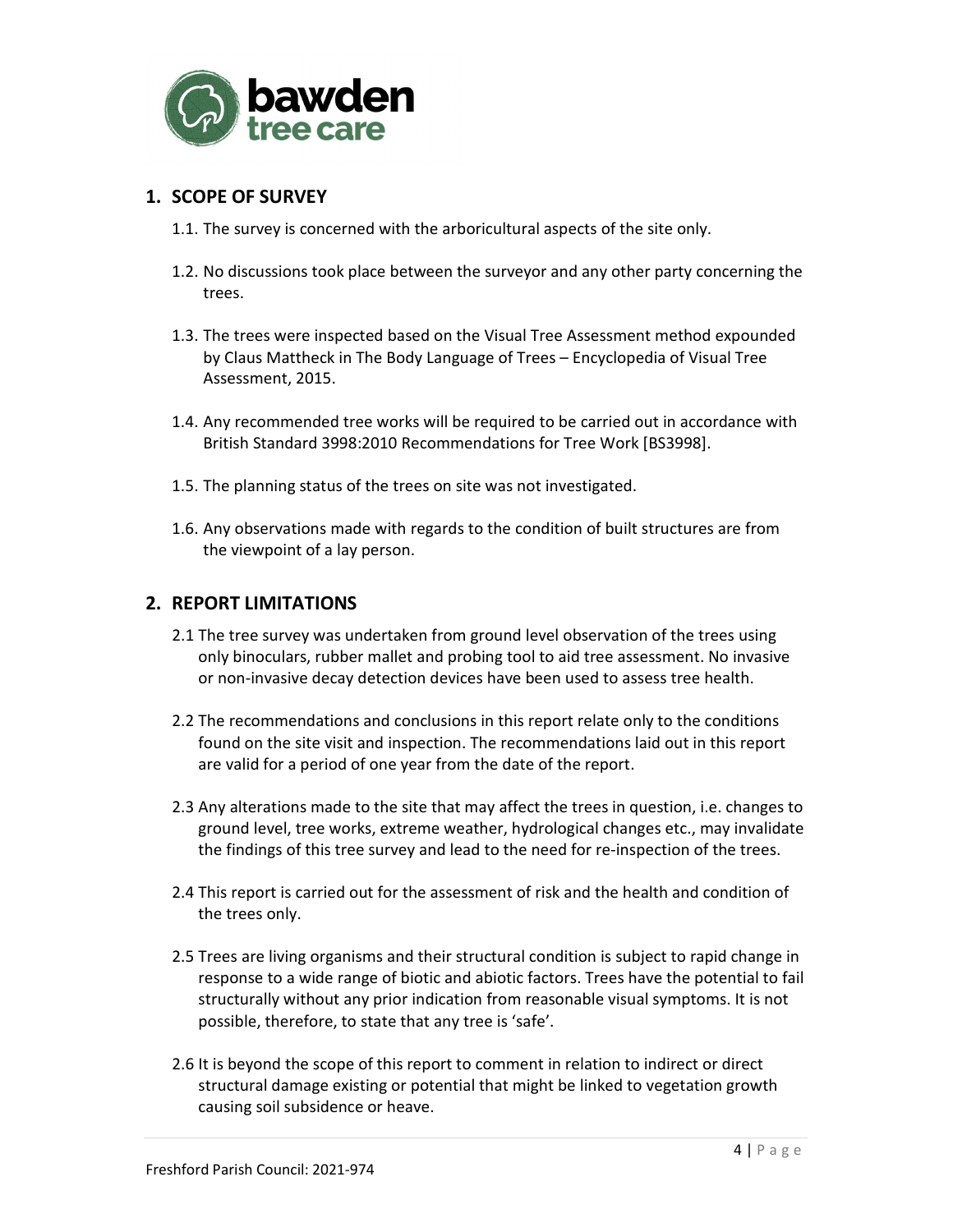

- 2.7 Any recommendations set out in this report are purely advisory and preliminary in nature and relate to the trees within the current site use.
- 2.8 Any physical alterations to the site conditions following the date of the tree survey for the site will likely have the potential to alter the report findings.

## **3. SITE DETAIL**

3.1. The survey was carried out on land owned by Freshford Parish Council. The village of Freshford is also a civil parish in the Avon Valley six miles south-east of Bath, in the county of Somerset. The sites surveyed consists of 3 areas, The Cemetery, The Tyning and part of The Tyning Woods (Freshford Parish Council are not responsible for the whole of Tyning woods) the proportion of the woods owned by Freshford Parish Council as directed by Mr John Adler.

## **4. SUBJECT TREES**

- 4.1. The Tyning Woods is made up of a mix of broadleaf species, proportional amount of these trees are Ash. Ash Dieback is seen to be affecting the Ash trees on this site and no less then seventeen have been recommended for removal. I recommend monitoring the condition of the remaining Ash trees, because there is a footpath that runs along the top edge of the woods and having deteriorating trees in close proximity to this presents potential risks that will need managing. Ash trees listed for removal are G01, T37, T38, T39, T41, T48, T50, T51, T52 and T53.
- 4.2. Four trees are suspected of internal decay and are recommended for further inspection into internal decay with the use of a Picus test. The results from this will be able to confirm the structural integrity of these trees and can be used to create better informed recommendations for any necessary remedial works. Trees listed for further inspection for internal decay are T04 Leyland Cypress, T42 Lombardy Popular, T43 Lombardy Popular, T74 Horse Chestnut.
- 4.3. Four Lombardy Poplars are found along the top edge of the woods. These are large specimen of over twenty-eight metres high. T39, Tree is growing over old rotten stump resulting in large cavity to base of stem, recommended to remove. T40, Signs of shear crack to base of stem. Metal ring round base of stem is restricting growth and starting to become occluded in places, recommended to remove. T42, Percussion testing finds change in resonance to base of stem east side. Indication of possible internal cavity. Recommend further inspection with Picus test. T43, Percussion testing finds distinct change in resonance to base of stem South side. Recommended further inspection with Picus test.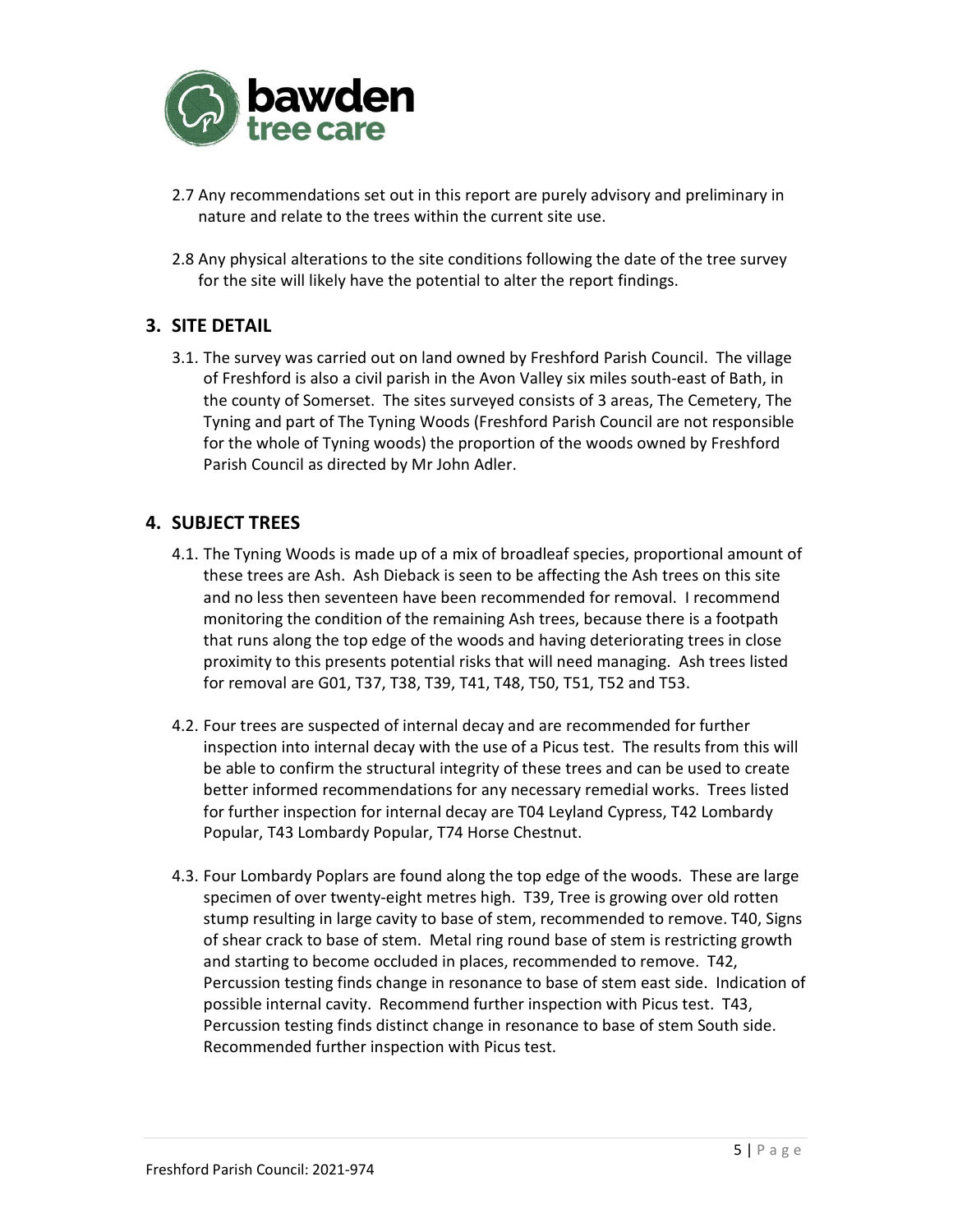

## **5. DATE OF INSPECTION AND WEATHER CONDITIONS**

5.1. The site was inspected on the  $29<sup>th</sup>$  of March 2022, the weather was partly sunny and dry.

|                        | <b>Total</b><br>number<br>of trees | <b>Timescale of works</b>       |             |             |                                                        |
|------------------------|------------------------------------|---------------------------------|-------------|-------------|--------------------------------------------------------|
| <b>Category</b>        |                                    | <b>Critical</b><br>/ 1<br>month | 3<br>months | 6<br>months | 1 year/part<br>of cyclical<br>maintenance<br>programme |
| <b>Tree</b>            | 78                                 | 8                               | 16          | 12          | 8                                                      |
| Tree group             | 1                                  | $\Omega$                        | 1           | 0           |                                                        |
| <b>Woodland area</b>   | 0                                  | O                               | N           | O           |                                                        |
| <b>Plantation area</b> |                                    |                                 |             |             |                                                        |

## **6. SURVEY SUMMARY AND RECOMMENDATIONS**

- 6.1. Recommendations for maintenance are given within Appendix A of this survey, which should be read in conjunction with the location plan (See separate Tree Report PDF). The recommended works should be carried out, as a minimum, to the standards set out in BS 3998:2010 Recommendations for Tree Work and only undertaken by contractors capable of working to the British Standard. Contractor's staff should have appropriate craft Certificates of Competency.
- 6.2. In the exercise of your duty of care in terms of tree safety, it is recommended that trees in areas of frequent use should be re-inspected every 18 months or after a period of extreme weather or a change in site circumstances.
- 6.3. In recent years there have been a number of high-profile court cases involving death and injury from trees, reinforcing the need for those responsible for trees on their property to act to prevent injury or death, or damage to property. It is recommended that Appendix B to this report, describing relevant Acts of Parliament, be considered.
- 6.4. The Birmingham Case. Birmingham City Council (BCC) was operating a reactive tree management system. A tree fell and killed three people. The Health and Safety Executive brought and won a court case against BCC under the Health and Safety at Work Act 1974. Expert witnesses confirmed that the tree had obvious defects that would have been noted and acted upon had the tree been inspected by a suitably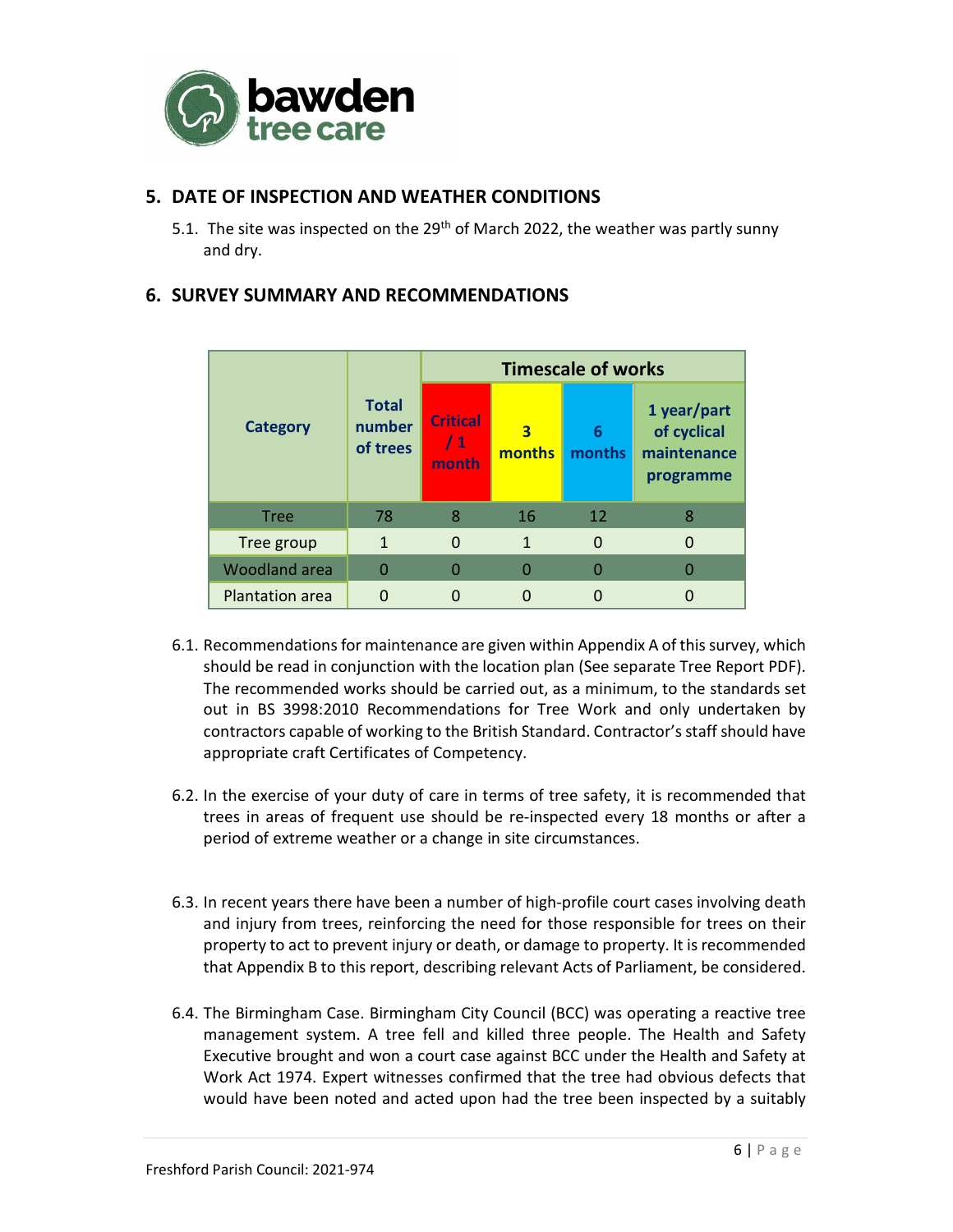

experienced Arboriculturalist. BCC had not ensured that their property was safe for staff, contractors or the public because they did not have a proactive system of inspecting and maintaining their trees.

6.5. Chapman v Barking and Dagenham LBC. A Council owned tree failed and caused harm. The summary included the following: "I am satisfied that, despite all encouragement and advice both from external sources

and to some extent from their own officers, the defendant Council did not at any relevant time to appreciate the distinction between making lists of trees and routine maintenance, as opposed to systematic expert inspection as often as would reasonably be required. I find that no such inspections were ever made, that it was a clear duty on the defendants to make them and that they have failed in that duty."

6.6. This case indicates that landowners have a duty to employ a qualified Arboriculturist to systematically inspect their trees on a regular basis.

## **7. WILDLIFE**

7.1. Consideration should be given to wildlife, birds and bats. Care needs to be taken to protect the valuable habitat and to balance these interests before carrying out work to trees. The Wildlife and Countryside Act 1981 (as amended) protects the roosts and nesting sites of birds and bats and requires consultation with the statutory bodies, i.e. Natural England, before carrying out harmful operations. For instance, heavy fines of up to £5000 for each bat killed are now in place. The Countryside and Rights of Way Act 2000 also makes it an offence to damage or destroy bats and other species. Stronger legislation is now in place with the Habitat Regulations amended in 2007 from the EC, listing many of the species under threat. It may be prudent to carry out a bat survey prior to any work carried out to mature trees with significant cavities and bark crevices and to check carefully for nesting birds. Trees heavily covered in ivy are potential roosting sites and should be checked by tree surgeons prior to carrying out work and perhaps delaying works until nesting is finished. If in doubt, always seek advice from the statutory body and, if one is in place, the site Conservation Officer.

## **8. NEXT INSPECTION**

8.1. The next inspection should take place in **Summer 2023**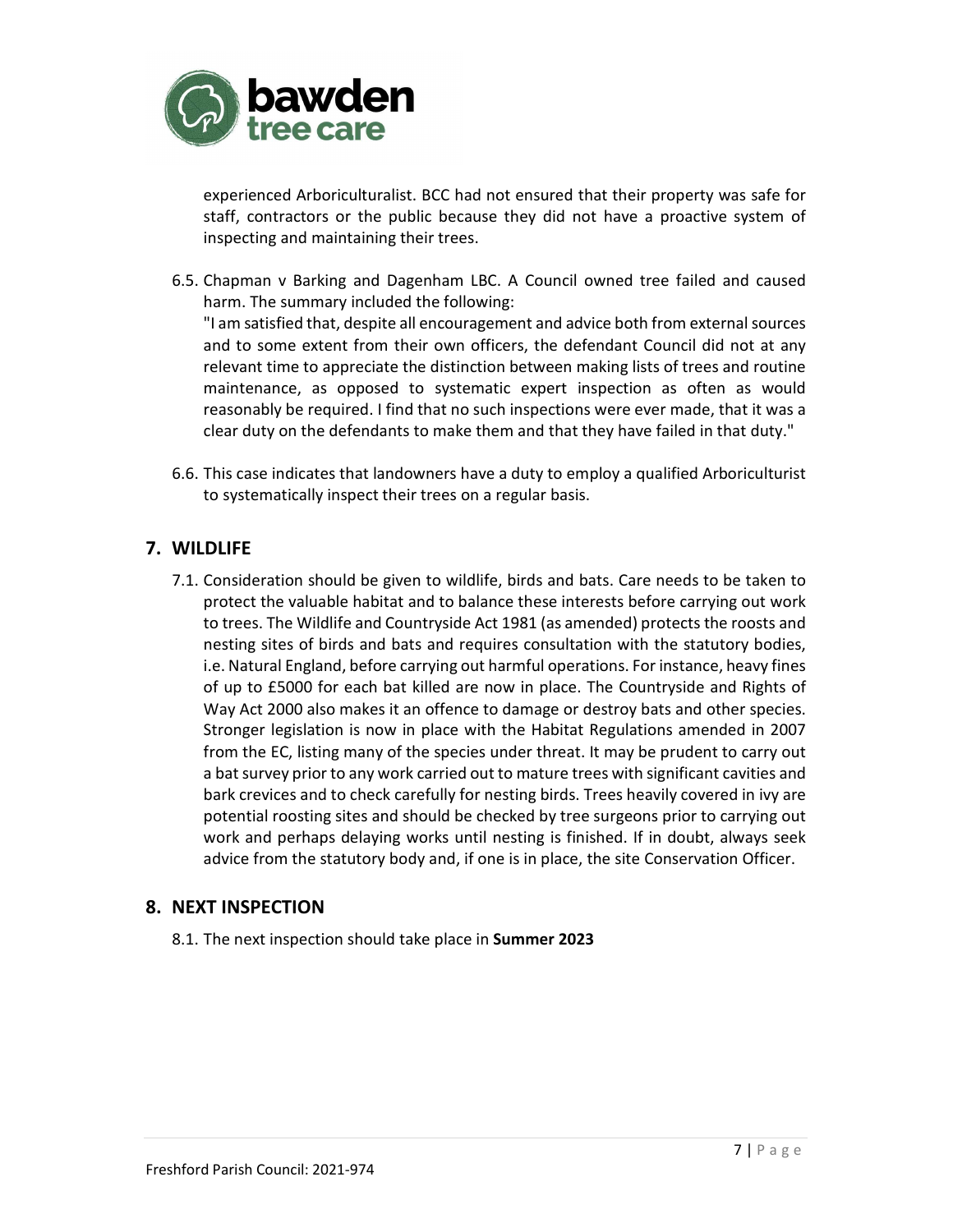

## **10. GLOSSARY OF TERMS**

Trees are a major concern for estate owners and managers who must often juggle the preeminent demand of ensuring public safety with the emotional response that felling seemingly healthy trees invariably generates amongst the public they are seeking to protect.

Bawden Tree Care provides a comprehensive tree survey and reporting service for the management of health and safety risks, planning applications, tree and woodland management programmes and other general Arboricultural purposes. Our surveyors use the latest software from Pear Technology and hand-held GPS devices to produce a range of digital drawings and maps to suit your individual requirements.

Undertaking a regular survey of your tree stock helps identify the warning signs of tree stress and prevent unexpected and potentially dangerous incidences of limb drop. Proactive rather than reactive tree management is safer and makes financial sense.

#### **Arboricultural Works**

The following survey may identify work that is required to ensure your trees are maintained in a healthy and safe condition. Bawden Tree Care's highly qualified tree surgeons operate to the British Standard 3998:1989 Recommendations for Tree Work and carry full Public Liability insurance cover to £10m.

Comprehensive site-specific risk assessments are carried out prior to commencement of any works and where trees are adjacent to the public highway or, through storm damage for example, obstruct pedestrian or vehicular access, Bawden teams have members qualified under Part 1 of the Traffic Signs Manual Chapter 8: Roadworks and temporary situations (2009). All team members are trained and qualified in aerial rescue techniques in the unlikely event of an emergency.

Our tree teams are fully qualified to undertake the following works:

- Section felling and pruning
- Crown cleaning, lifting, shaping, reduction
- Storm damage repair
- bracing
- Hedge cutting
- Site clearance
- Stump removal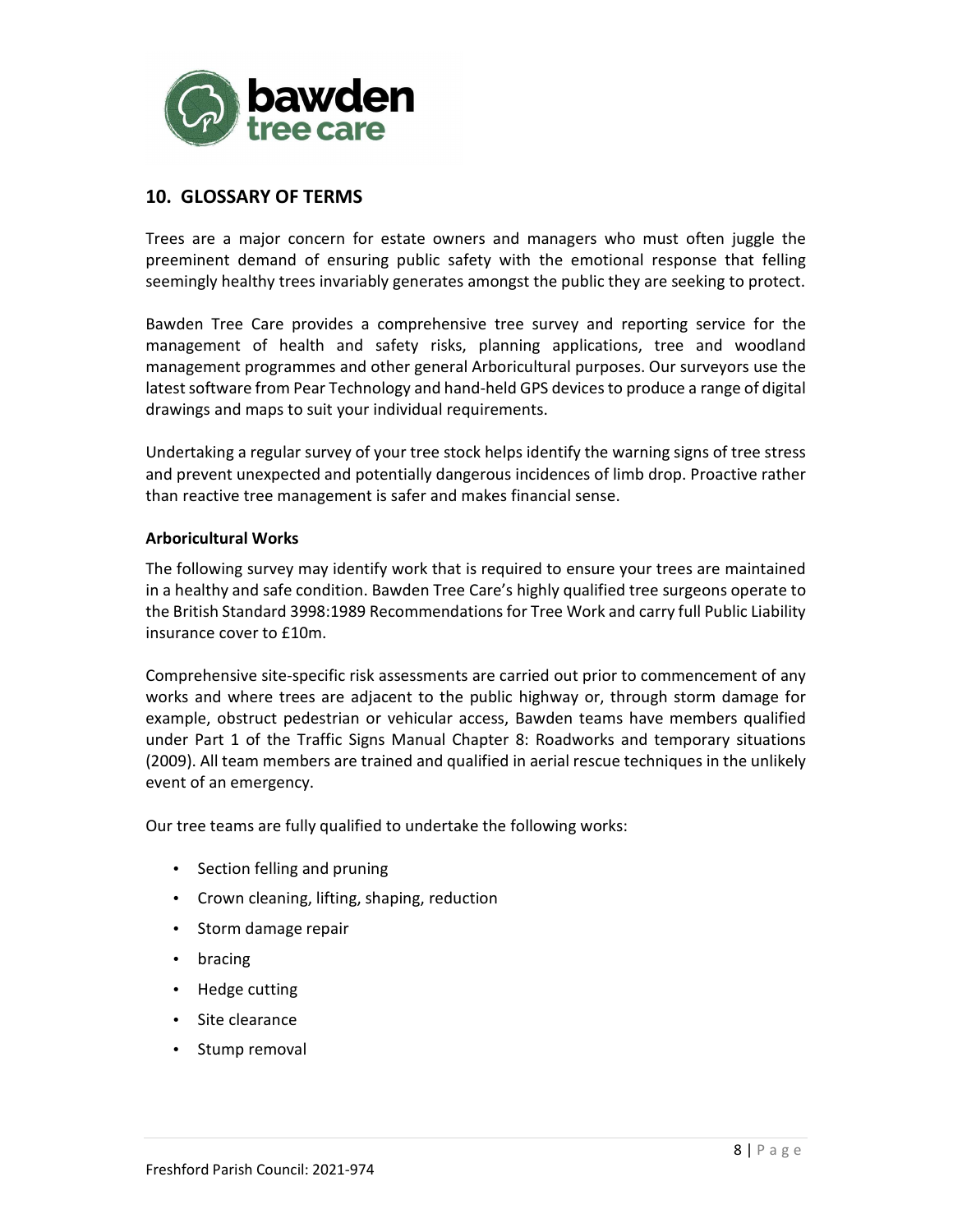

#### **Terminology for the specification on report.**

Tree pruning may be necessary to maintain a tree in a safe condition, to remove dead branches, to promote growth, to regulate size and shape or to improve the quality of flowers, fruit or timber. Improper pruning can lead to trees becoming unsightly, diseased and/or potentially dangerous.

It is important that clients understand the basic terms commonly used to describe tree work operations so that they can ask for what they want or understand what the Arboriculturist is recommending. Did you know, for example, that a 'crown thin' will not reduce the height of the tree? Nor will a 'crown lift to 4m'.

The three main pruning options are shown below, and after that a glossary of other terms that you may find helpful. These are very general summaries and the Arboricultural Association can provide more detailed guidance by leaflets and other publications.

The British Standards most relevant to Arboricultural work are: BS3998: 2010 Tree Work Recommendations. BS5837: 2012 Trees in Relation to Design, Demolition and Construction - Recommendations.

**A word of caution**: many trees are legally protected. Felling or even just pruning a protected tree without permission from your Local Planning Authority may be a criminal offence. Always check for Tree Preservation Orders or Conservation Area restrictions with your local council's Tree Officer and/or Planning Department before carrying out any works.

#### **Main Pruning Definitions**

#### **Crown Thinning**

Crown thinning is the removal of a portion of smaller/tertiary branches, usually at the outer crown, to produce a uniform density of foliage around an evenly spaced branch structure. It is usually confined to broad-leaved species. Crown thinning does not alter the overall size or shape of the tree. Material should be removed systematically throughout the tree, should not exceed the stated percentage and not more than 30% overall. Common reasons for crown thinning are to allow more light to pass through the tree, reduce wind resistance, reduce weight (but this does not necessarily reduce leverage on the structure) and is rarely a once only operation particularly on species that are known to produce large amounts of epicormic growth.

#### **Crown Lifting or Crown Raising**

Crown lifting is the removal of the lowest branches and/or preparing of lower branches for future removal. Good practice dictates crown lifting should not normally include the removal of large branches growing directly from the trunk as this can cause large wounds which can become extensively decayed leading to further long-term problems or more short term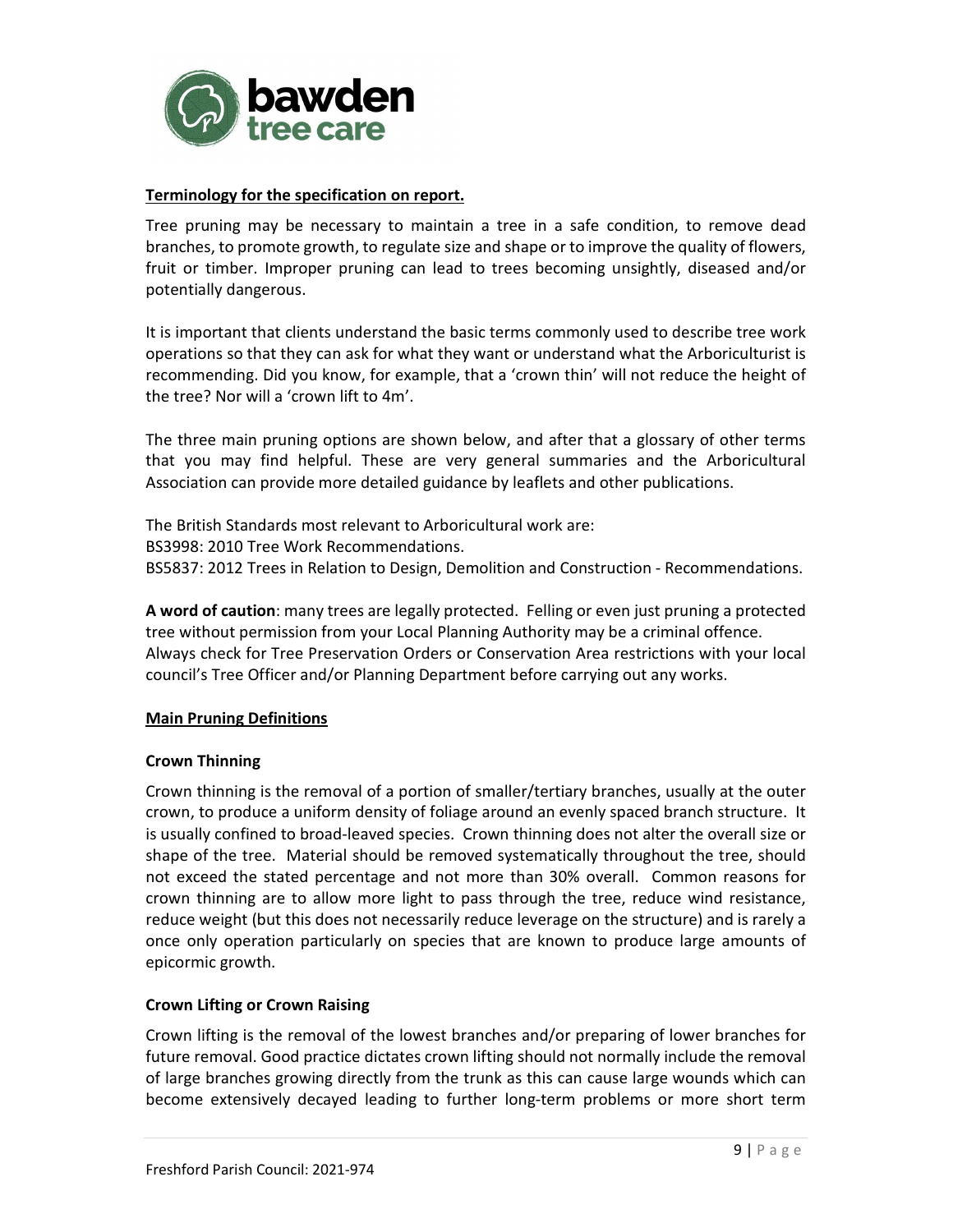

biomechanical instability. Crown lifting on older, mature trees should be avoided or restricted to secondary branches or shortening of primary branches rather than the whole removal wherever possible. Crown lifting is an effective method of increasing light transmission to areas closer to the tree or to enable access under the crown but should be restricted to less than 15% of the live crown height and leave the crown at least two thirds of the total height of the tree. Crown lifting should be specified with reference to a fixed point, e.g. 'crown lift to give 5.5m clearance above ground level'.

#### **Crown Reduction**

The reduction in height and/or spread of the crown (the foliage bearing portions) of a tree. Crown reduction may be used to reduce mechanical stress on individual branches or the whole tree, make the tree more suited to its immediate environment or to reduce the effects of shading and light loss, etc. The final result should retain the main framework of the crown, and so a significant proportion of the leaf bearing structure, and leave a similar, although smaller outline, and not necessarily achieve symmetry for its own sake. Crown reduction cuts should be as small as possible and in general not exceed 100mm diameter unless there is an overriding need to do so. Reductions should be specified by actual measurements, where possible, and reflect the finished result, but may also refer to lengths of parts to be removed to aid clarity, e.g. 'crown reduce in height by 2.0m and lateral spread by 1.0m, all round, to finished crown dimensions of 18m in height by 11m in spread (all measurements approximate.)'. Not all species are suitable for this treatment and crown reduction should not be confused with 'topping', an indiscriminate and harmful treatment.

## **The importance of correct pruning cuts**

Every pruning cut inflicts a wound on the tree. The ability of a tree to withstand a wound and maintain healthy growth is greatly affected by the pruning cut – its size, angle and position relative to the retained parts of the tree. As a general rule branches should be removed at their point of attachment or shortened to a lateral which is at least 1/3 of the diameter of the removed portion of the branch, and all cuts should be kept as small as possible.

#### **Other useful terms associated with tree work**

## **Adaptive growth**

An increase in wood production in localised areas in response to a decrease in wood strength or external loading to maintain an even distribution of forces across the structure.

## **Adventitious/epicormic growth**

New growth arising from dormant or new buds directly from main branches/stems or trunks.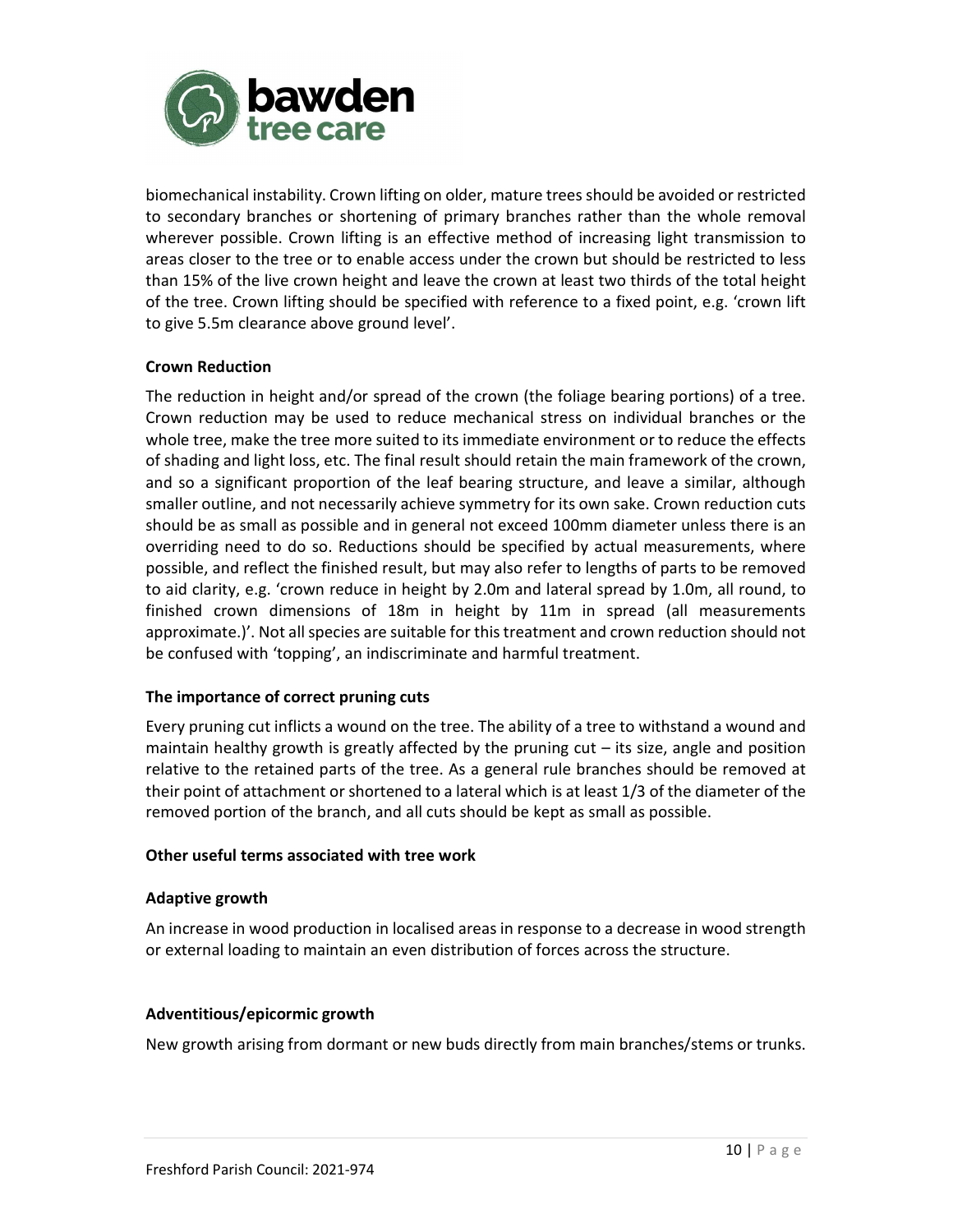

#### **Bracing**

Bracing is a term used to describe the installation of cables, ropes and/or belts to reduce the probability of failure of one or more parts of the tree structure due to weakened elements under excessive movement.

#### **Branch bark ridge and collar**

See diagram 3 section 3. Natural features of a fork or union that may or may not be visually obvious. Neither the branch bark ridge nor collar should be cut.

#### **Callus**

Undifferentiated tissue initiated as a result of wounding and which become specialised tissues of the repair over time.

#### **Cavity**

A void within the solid structure of the tree, normally associated with decay or deterioration of the woody tissues. May be dry or hold water, if the latter it should not be drained. Only soft decomposing tissue should be removed if necessary, to assess the extent. No attempt should be made to cut or expose living tissue.

#### **Co-dominant stems**

Two or more, generally upright, stems of roughly equal size and vigour competing with each other for dominance. Where these arise from a common union the structural integrity of that union should be assessed.

#### **Coppicing**

The cutting down of a tree within 300mm (12in) of the ground at regular intervals, traditionally applied to certain species such as Hazel and Sweet Chestnut to provide stakes etc.

#### **Crown**

The foliage bearing section of the tree formed by its branches and not including any clear stem/trunk.

#### **Deadwood**

Non-living branches or stems due to natural ageing or external influences. Deadwood provides essential habitats and its management should aim to leave as much as possible, shortening or removing only those that pose a risk. Durability and retention of deadwood will vary by tree species.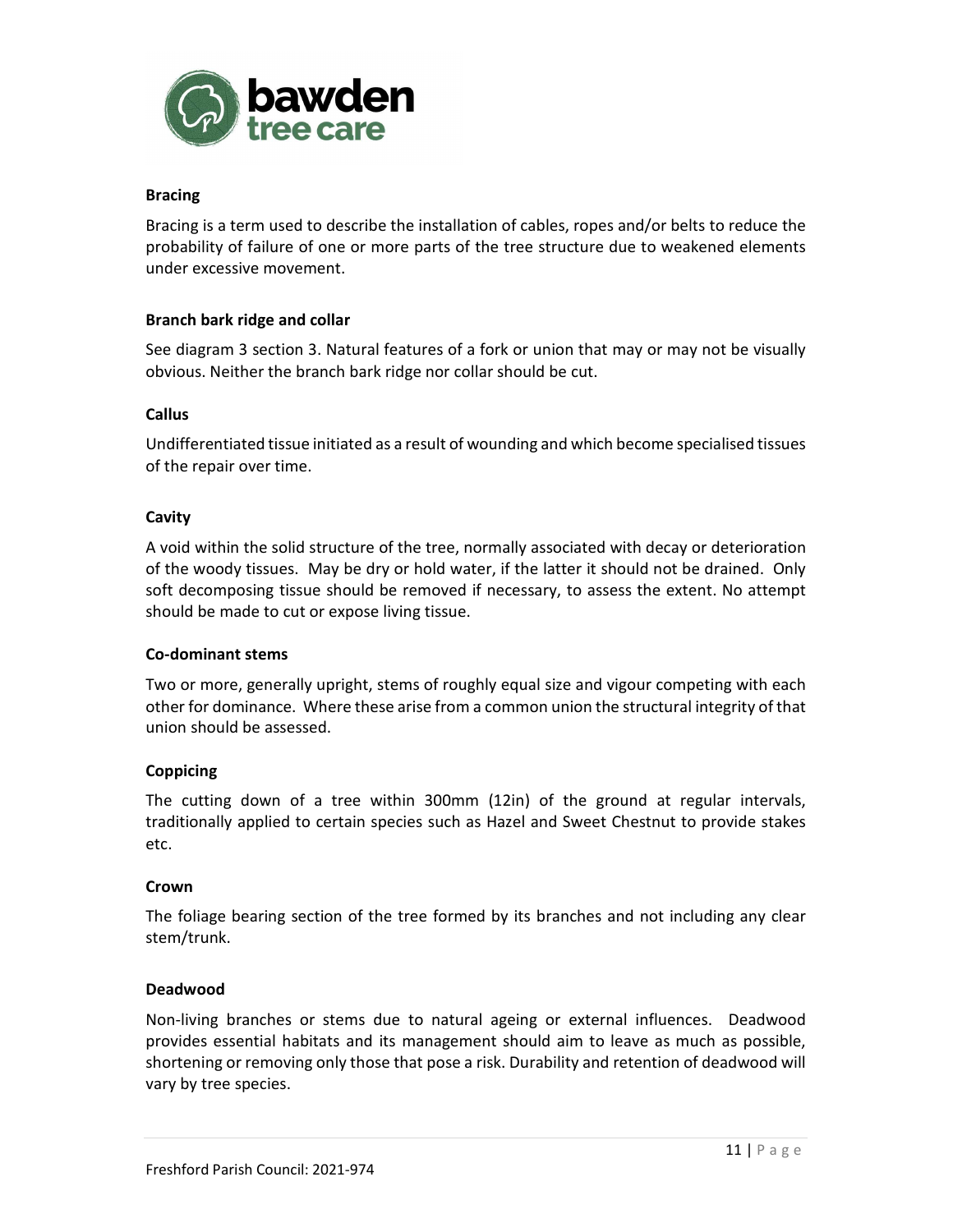

#### **Decline**

When a tree exhibits signs of a lack of vitality such as reduced leaf size, colour or density.

#### **Dieback**

Tips of branches exhibit no signs of life due to age or external influences. Decline may progress, stabilise or reverse as the tree adapts to its new situation.

#### **Dormant**

The inactive condition of a tree, usually during the coldest months of the year when there is little, or no growth and leaves of deciduous trees have been shed.

## **Drop Crotching**

Shortening branches by pruning off the end back to a lateral branch which is at least 1/3 of the diameter of the removed branch.

#### **Fertilising**

The application of a substance, usually to the tree's rooting area (and occasionally to the tree), to promote tree growth or reverse or reduce decline. This will only be effective if nutrient deficiency is confirmed. If decline is the result of other factors such as compaction, physical damage, toxins etc., the application of fertiliser will not make any difference.

#### **Formative pruning**

Minor pruning during the early years of a tree's growth to establish the desired form and/or to correct defects or weaknesses that may affect structure in later life.

## **Fungi/Fruiting bodies**

A member of the plant kingdom that may colonise living or dead tissues of a tree or form beneficial relationships with the roots. The fruiting body is the spore bearing, reproductive structure of that fungus. Removal of the fruiting body will not prevent further colonisation and will make diagnosis and prognosis harder to determine. Each colonisation must be considered in detail by a competent person to determine the long-term implications of tree health and structure when considered alongside the tree species, site usage etc.

#### **Lopping and Topping**

Generally regarded as outdated terminology but still included as part of Planning legislation. Lopping refers to the removal of large side branches (the making of vertical cuts) and topping refers to the removal of large portions of the crown of the tree (the making of horizontal cuts, generally through the main stems). Often used to describe crude, heavy-handed or inappropriate pruning.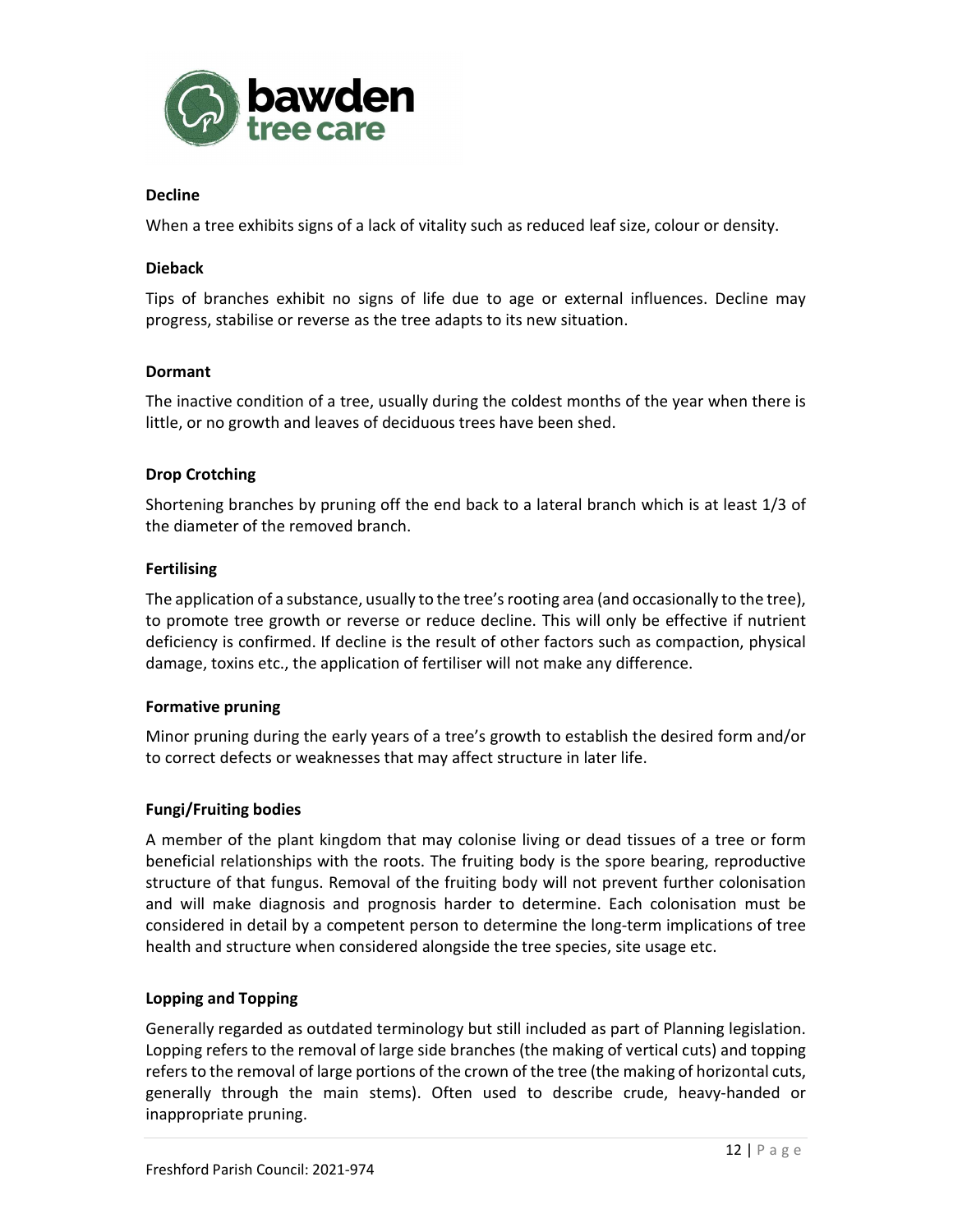

#### **Painting or Sealing**

Covering pruning cuts or other wounds with a paint, often bitumen based. Research has demonstrated that this is not beneficial and may in fact be harmful. On no account should timber treatments be used as these are harmful to living cells.

#### **Pollard**

The initial removal of the top of a young tree at a prescribed height to encourage multistem branching from that point, traditionally for fodder, firewood or poles. Once started, it should be repeated on a cyclical basis always retaining the initial pollard point, or bolling as it becomes known.

#### **Retrenchment pruning**

A form of reduction intended to encourage development of lower shoots and emulate the natural process of tree aging.

#### **Root pruning**

The pruning back of roots (similar to the pruning back of branches). This has the ability to affect tree stability, so it is advisable to seek professional advice prior to attempting root pruning.

#### **Topping**

See Lopping and Topping.

#### **Vitality**

The degree of physiological and biochemical processes (life functions) within an individual, group or population of trees.

#### **Ivy Banding**

The severing and removing of a band of Ivy round the entire circumference of a stem. The Ivy is to be cut in two places, at ground level and at a hight of one meter (minimum). The severed section is to be removed from the stem thus revealing a cleared band of the stem. When cutting and removing the Ivy, grate care should be taken not to damage the Tree bark.

#### **Desire lines**

An informal route or path (such as one worn into a grassed area by repeated foot traffic) that is used by pedestrians in preference to or in the absence of a designated alternative (such as a paved pathway).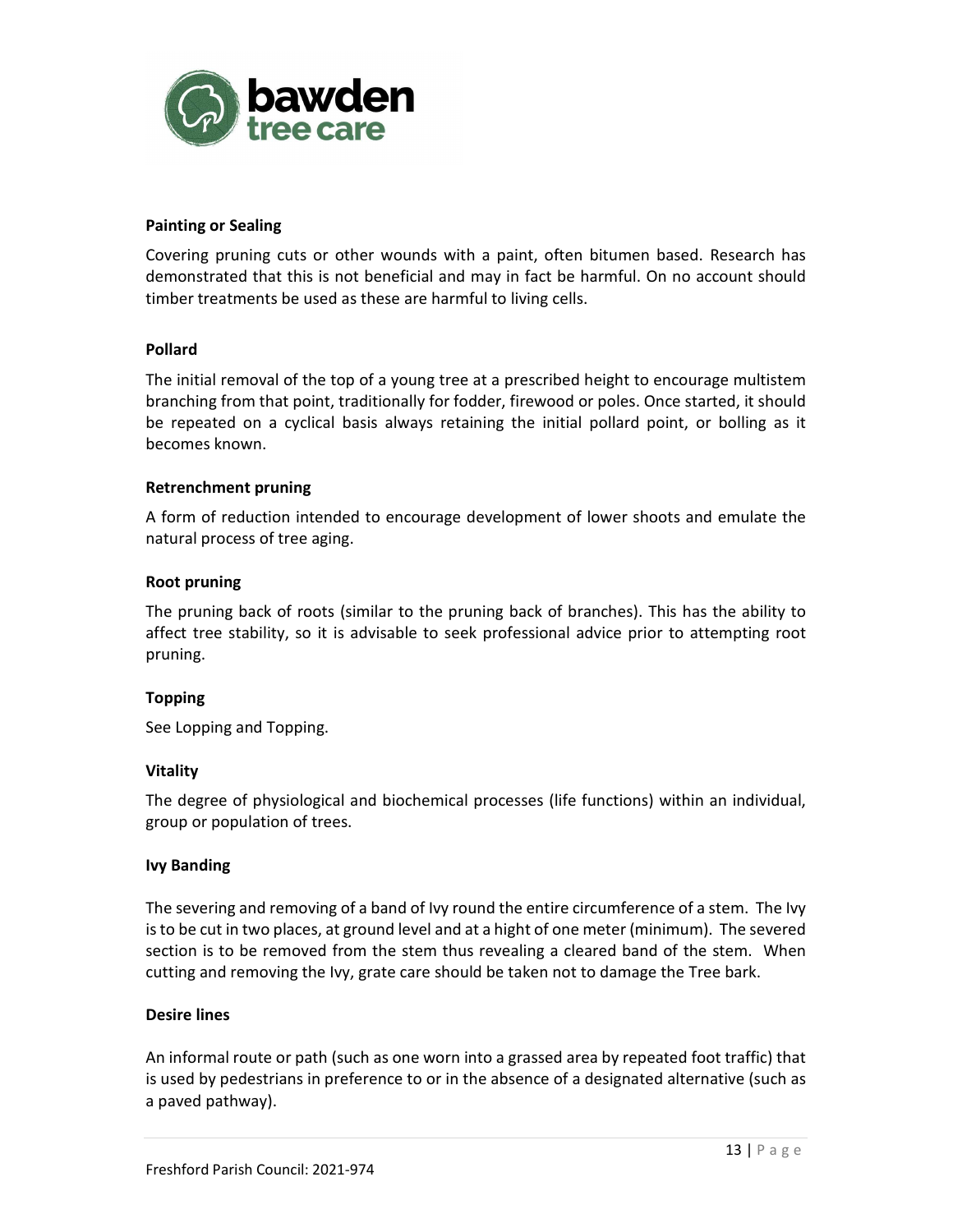

## **Topics:**

Adaptive growth, bracing, callus, cavity, coppicing, crown, crown lifting, crown raising, crown reduction, crown thinning, deadwood, definitions, dieback, glossary, lopping, terminology, topping.